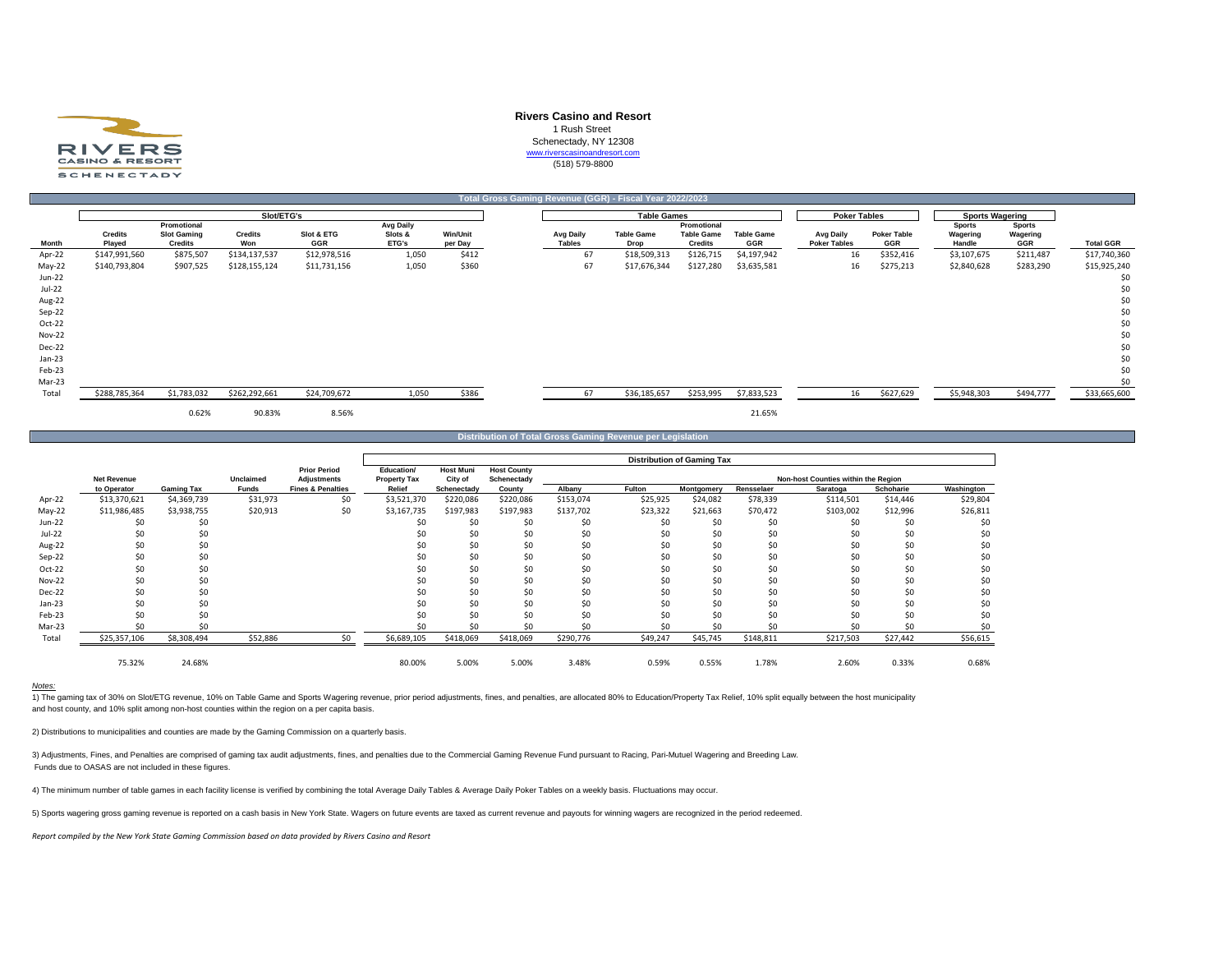

## **Rivers Casino and Resort**

1 Rush Street Schenectady, NY 12308

www.riverscasinoandresort.com

(518) 579-8800

|          | Total Gross Gaming Revenue (GGR) - Fiscal Year 2021/2022 |                               |                 |                   |                  |                            |                     |                           |                                     |                                 |                                  |                           |                        |                 |                  |
|----------|----------------------------------------------------------|-------------------------------|-----------------|-------------------|------------------|----------------------------|---------------------|---------------------------|-------------------------------------|---------------------------------|----------------------------------|---------------------------|------------------------|-----------------|------------------|
|          |                                                          |                               | Slot/ETG's      |                   |                  |                            |                     | <b>Table Games</b>        |                                     |                                 | <b>Poker Tables</b>              |                           | <b>Sports Wagering</b> |                 |                  |
|          |                                                          | Promotional                   |                 |                   | Avg Daily        |                            |                     |                           | Promotional                         |                                 |                                  |                           | <b>Sports</b>          | <b>Sports</b>   |                  |
| Month    | <b>Credits</b><br>Played                                 | <b>Slot Gaming</b><br>Credits | Credits<br>Won  | Slot & ETG<br>GGR | Slots &<br>ETG's | <b>Win/Unit</b><br>per Day | Avg Daily<br>Tables | <b>Table Game</b><br>Drop | <b>Table Game</b><br><b>Credits</b> | <b>Table Game</b><br><b>GGR</b> | Avg Daily<br><b>Poker Tables</b> | <b>Poker Table</b><br>GGR | Wagering<br>Handle     | Wagering<br>GGR | <b>Total GGR</b> |
| Apr-21   | \$120,470,612                                            | \$348,316                     | \$109,431,034   | \$10,691,263      | 858              | \$415                      | 59                  | \$13,647,880              | \$66,030                            | \$2,820,059                     |                                  | \$0                       | \$5,669,405            | \$644,865       | \$14,156,186     |
| $May-21$ | \$124,620,351                                            | \$469,927                     | \$113,261,832   | \$10,888,593      | 858              | \$409                      | 59                  | \$14,632,946              | \$55,950                            | \$3,348,620                     |                                  | \$0                       | \$6,569,166            | \$641,102       | \$14,878,315     |
| Jun-21   | \$121,770,150                                            | \$547,701                     | \$110,639,017   | \$10,583,432      | 1,092            | \$323                      | 59                  | \$13,975,702              | \$71,890                            | \$2,916,259                     |                                  | \$0                       | \$6,376,475            | \$770,122       | \$14,269,813     |
| $Jul-21$ | \$141,812,960                                            | \$533,640                     | \$128,772,586   | \$12,506,734      | 1,121            | \$360                      | 62                  | \$17,717,781              | \$73,365                            | \$3,009,976                     |                                  | \$0                       | \$4,518,113            | \$541,497       | \$16,058,208     |
| Aug-21   | \$138,049,781                                            | \$727,828                     | \$125,336,528   | \$11,985,426      | 1,080            | \$358                      | 66                  | \$17,238,992              | \$96,945                            | \$3,488,520                     |                                  | \$0                       | \$4,301,095            | \$464,164       | \$15,938,110     |
| $Sep-21$ | \$128,259,653                                            | \$778,643                     | \$116,045,369   | \$11,435,641      | 1,080            | \$353                      | 66                  | \$17,210,204              | \$84,290                            | \$4,082,783                     | 16                               | \$460,460                 | \$7,963,041            | \$1,414,035     | \$17,392,918     |
| $Oct-21$ | \$137,985,681                                            | \$830,692                     | \$125,296,905   | \$11,858,083      | 1,080            | \$354                      | 66                  | \$18,610,054              | \$95,395                            | \$3,515,957                     | 16                               | \$423,750                 | \$11,914,909           | \$949,784       | \$16,747,574     |
| Nov-21   | \$131,589,258                                            | \$819,949                     | \$119,290,219   | \$11,479,090      | 1,080            | \$354                      | 66                  | \$17,586,869              | \$99,920                            | \$3,750,110                     | 16                               | \$360,723                 | \$9,885,752            | \$1,751,328     | \$17,341,251     |
| Dec-21   | \$130,793,903                                            | \$802,978                     | \$118,822,580   | \$11,168,345      | 1,062            | \$339                      | 66                  | \$18,710,720              | \$98,405                            | \$2,812,346                     | 16                               | \$339,649                 | \$10,001,003           | \$277,341       | \$14,597,681     |
| Jan-22   | \$118,724,362                                            | \$763,436                     | \$107,640,524   | \$10,320,402      | 1,050            | \$317                      | 66                  | \$16,943,764              | \$88,275                            | \$3,573,672                     | 16                               | \$321,573                 | \$7,360,773            | \$81,508        | \$14,297,154     |
| Feb-22   | \$124,283,224                                            | \$805,162                     | \$112,666,377   | \$10,811,686      | 1,050            | \$368                      | 66                  | \$17,030,750              | \$94,955                            | \$3,049,339                     | 16                               | \$305,101                 | \$3,268,075            | (5129, 100)     | \$14,037,025     |
| Mar-22   | \$151,069,426                                            | \$870,782                     | \$136,971,967   | \$13,226,677      | 1.050            | \$406                      | 67                  | \$20,015,443              | \$116,335                           | \$3,849,065                     | 16                               | \$345,030                 | \$3,261,191            | \$374,228       | \$17,794,999     |
| Total    | \$1,569,429,363                                          | \$8,299,053                   | \$1,424,174,940 | \$136,955,370     | 1,038            | \$361                      | 64                  | \$203,321,105             | \$1,041,755                         | \$40,216,705                    | 16                               | \$2,556,286               | \$81,088,997           | \$7,780,874     | \$187,509,235    |
|          |                                                          |                               |                 |                   |                  |                            |                     |                           |                                     |                                 |                                  |                           |                        |                 |                  |

0.53% 90.74% 8.73% 19.78%

# **Distribution of Total Gross Gaming Revenue per Legislation**

|          |                    |              |              |                                           |                                   |                             |                                   |             |               | <b>Distribution of Gaming Tax</b> |            |                                     |           |            |
|----------|--------------------|--------------|--------------|-------------------------------------------|-----------------------------------|-----------------------------|-----------------------------------|-------------|---------------|-----------------------------------|------------|-------------------------------------|-----------|------------|
|          | <b>Net Revenue</b> |              | Unclaimed    | <b>Prior Period</b><br><b>Adjustments</b> | Education/<br><b>Property Tax</b> | <b>Host Muni</b><br>City of | <b>Host County</b><br>Schenectady |             |               |                                   |            | Non-host Counties within the Region |           |            |
|          | to Operator        | Gaming Tax   | <b>Funds</b> | <b>Fines &amp; Penalties</b>              | Relief                            | Schenectady                 | County                            | Albany      | <b>Fulton</b> | Montgomery                        | Rensselaer | Saratoga                            | Schoharie | Washington |
| Apr-21   | \$10,602,315       | \$3,553,871  | \$30,718     | \$0                                       | \$2,867,671                       | \$179,229                   | \$179,229                         | \$123,221   | \$22,493      | \$20,342                          | \$64,578   | \$88,954                            | \$13,265  | \$25,606   |
| $May-21$ | \$11,212,765       | \$3,665,550  | \$35,639     | \$343                                     | \$2,961,225                       | \$185,077                   | \$185,077                         | \$127.240   | \$23,227      | \$21,005                          | \$66,685   | \$91,856                            | \$13,698  | \$26,442   |
| Jun-21   | \$10,726,146       | \$3,543,668  | \$43,346     | (52, 250)                                 | \$2,867,811                       | \$179,238                   | \$179,238                         | \$123,227   | \$22,494      | \$20,343                          | \$64,581   | \$88,958                            | \$13,266  | \$25,607   |
| Jul-21   | \$11,951,040       | \$4,107,168  | \$64,898     | \$1,000                                   | \$3,338,452                       | \$208,653                   | \$208,653                         | \$145,123   | \$24,579      | \$22,831                          | \$74,270   | \$108,553                           | \$13,696  | \$28,256   |
| Aug-21   | \$11,947,214       | \$3,990,896  | \$60,049     | \$0                                       | \$3,240,756                       | \$202,547                   | \$202,547                         | \$140,876   | \$23,859      | \$22,163                          | \$72,096   | \$105,376                           | \$13,295  | \$27,429   |
| Sep-21   | \$13,366,498       | \$4,026,420  | \$58,439     | (578, 772)                                | \$3,204,870                       | \$200,304                   | \$200,304                         | \$139,316   | \$23,595      | \$21,917                          | \$71,298   | \$104,209                           | \$13,148  | \$27,125   |
| Oct-21   | \$12,701,200       | \$4,046,374  | \$59,642     | \$10,000                                  | \$3,292,813                       | \$205,801                   | \$205,801                         | \$143,139   | \$24,243      | \$22,519                          | \$73,254   | \$107,069                           | \$13,509  | \$27,870   |
| Nov-21   | \$13,311,308       | \$4,029,943  | \$24,536     | \$80,000                                  | \$3,307,583                       | \$206,724                   | \$206,724                         | \$143,781   | \$24,351      | \$22,620                          | \$73,583   | \$107,549                           | \$13,569  | \$27,995   |
| Dec-21   | \$10,904,244       | \$3,693,437  | \$39,107     | \$0                                       | \$2,986,036                       | \$186,627                   | \$186,627                         | \$129,803   | \$21,984      | \$20,421                          | \$66,429   | \$97,094                            | \$12,250  | \$25,273   |
| Jan-22   | \$10,803,358       | \$3,493,796  | \$33,482     | \$0                                       | \$2,821,822                       | \$176,364                   | \$176,364                         | \$122,665   | \$20,775      | \$19,298                          | \$62,776   | \$91,754                            | \$11,577  | \$23,883   |
| Feb-22   | \$10,470,985       | \$3,566,040  | \$39,995     | \$0                                       | \$2,884,828                       | \$180,302                   | \$180,302                         | \$125,404   | \$21,239      | \$19,729                          | \$64,178   | \$93,803                            | \$11,835  | \$24,417   |
| Mar-22   | \$13,370,164       | \$4,424,835  | \$42,579     | \$0                                       | \$3,573,931                       | \$223,371                   | \$223,371                         | \$155,359   | \$26,312      | \$24,441                          | \$79,508   | \$116,210                           | \$14,662  | \$30,249   |
| Total    | \$141,367,237      | \$46,141,997 | \$532,428    | \$10,321                                  | \$37,347,797                      | \$2,334,237                 | \$2,334,237                       | \$1,619,152 | \$279,152     | \$257,626                         | \$833,237  | \$1,201,386                         | \$157,771 | \$320,151  |
|          | 75.39%             | 24.61%       |              |                                           | 80.00%                            | 5.00%                       | 5.00%                             | 3.47%       | 0.60%         | 0.55%                             | 1.78%      | 2.57%                               | 0.34%     | 0.69%      |

#### *Notes:*

11 The gaming tax of 30% on Slot/ETG revenue, 10% on Table Game and Sports Wagering revenue, prior period adjustments, fines, and penalties, are allocated 80% to Education/Property Tax Relief, 10% split equally between the and host county, and 10% split among non-host counties within the region on a per capita basis.

2) Distributions to municipalities and counties are made by the Gaming Commission on a quarterly basis.

3) Adjustments, Fines, and Penalties are comprised of gaming tax audit adjustments, fines, and penalties due to the Commercial Gaming Revenue Fund pursuant to Racing, Pari-Mutuel Wagering and Breeding Law. Funds due to OASAS are not included in these figures.

4) The minimum number of table games in each facility license is verified by combining the total Average Daily Tables & Average Daily Poker Tables on a weekly basis. Fluctuations may occur.

5) Sports wagering gross gaming revenue is reported on a cash basis in New York State. Wagers on future events are taxed as current revenue and payouts for winning wagers are recognized in the period redeemed.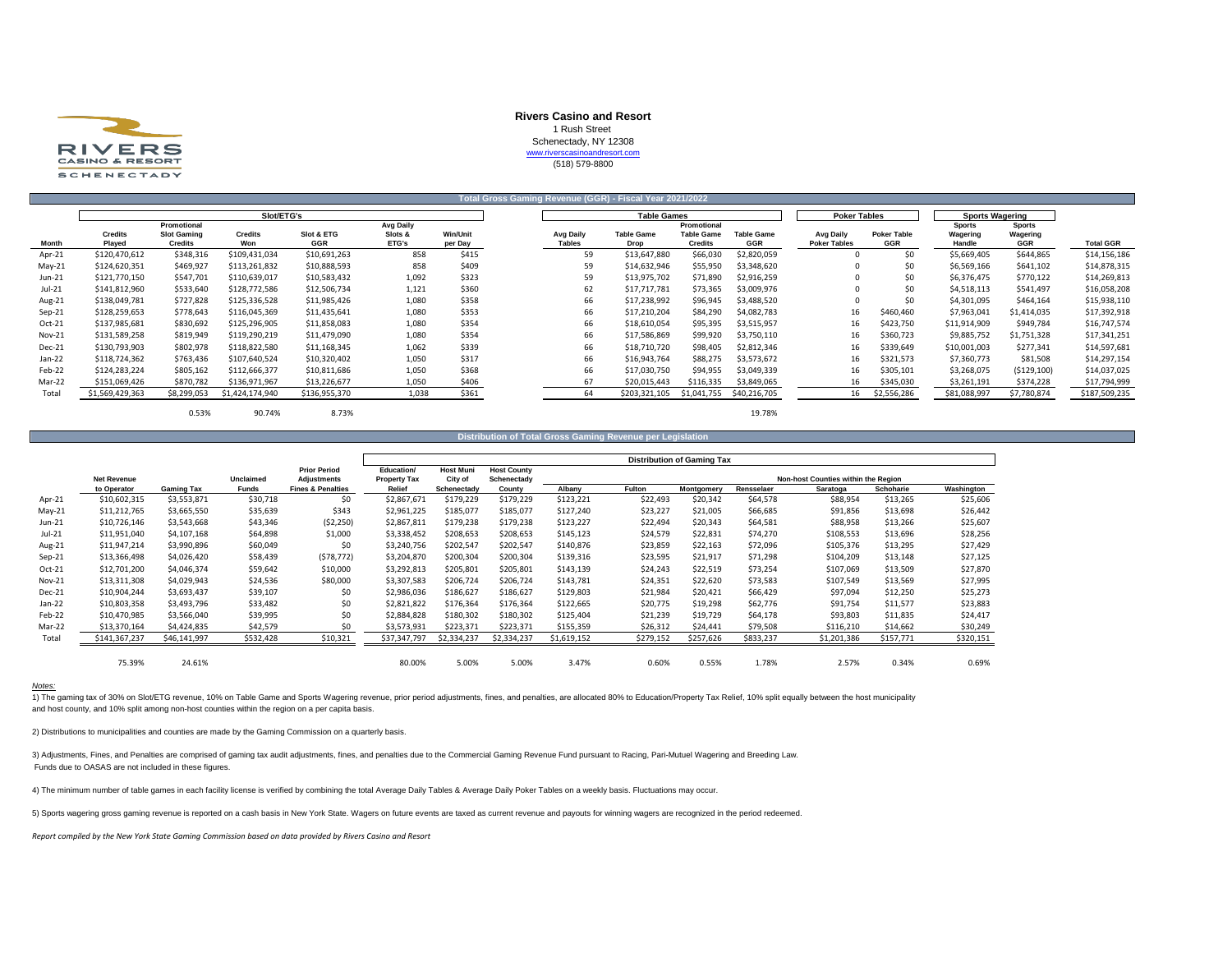

## **Rivers Casino and Resort** 1 Rush Street Schenectady, NY 12308 [w](http://www.riverscasinoandresort.com/)ww.riverscasinoandresort.com (518) 579-8800

**Sports Wagering Promotional Avg Daily Promotional** Credits Slot Gaming Credits Slot & ETG Slots & Win/Unit May Avg Daily Table Game Table Game Table Game Avg Daily Poker Table Sports Wagering **Month Played Credits Won GGR ETG's per Day Tables Drop Credits GGR Poker Tables GGR GGR Total GGR** Apr-20 \$0 May-20 \$0 Jun-20 \$0 Jul-20 \$0 Aug-20 \$0 Sep-20 \$66,416,268 \$51,925 \$60,142,436 \$6,221,907 691 \$409 53 \$5,570,014 \$9,375 \$931,170 0 \$0 \$623,587 \$7,776,664 Oct-20 \$87,073,520 \$261,175 \$79,024,025 \$7,788,321 733 \$343 63 \$12,164,079 \$43,750 \$2,106,399 0 \$0 \$1,074,631 \$10,969,350 Nov-20 \$73,167,907 \$115,974 \$66,296,786 \$6,755,147 805 \$280 58 \$10,106,852 \$30,650 \$2,302,542 0 \$0 \$1,048,553 \$10,106,243 Dec-20 \$68,530,362 \$151,944 \$62,214,756 \$6,163,662 818 \$243 58 \$8,748,100 \$37,225 \$2,003,749 0 \$0 \$949,804 \$9,117,216 Jan-21 \$87,936,825 \$150,640 \$79,845,207 \$7,940,978 820 \$312 58 \$10,894,446 \$42,345 \$2,053,912 0 \$0 \$1,429,140 \$11,424,030 Feb-21 \$86,693,700 \$176,055 \$78,780,612 \$7,737,032 821 \$336 58 \$10,090,322 \$44,400 \$2,089,667 0 \$0 \$463,663 \$10,290,362 Mar-21 \$117,109,163 \$274,836 \$106,435,354 \$10,398,973 849 \$395 59 \$12,629,692 \$48,470 \$2,668,566 0 \$0 \$0 \$821,649 \$13,889,187 Total \$586,927,745 \$1,182,549 \$532,739,176 \$53,006,020 795 \$327 58 \$70,203,505 \$256,215 \$14,156,004 0 \$0 \$6,411,027 \$73,573,051 0.20% 90.77% 9.03% 20.16% **Total Gross Gaming Revenue (GGR) - Fiscal Year 2020/2021 Slot/ETG's Table Games Poker Tables**

**Distribution of Total Gross Gaming Revenue per Leg** 

|               |                    |                   |                  |                              | <b>Distribution of Gaming Tax</b> |                  |                    |           |           |            |            |                                     |           |            |
|---------------|--------------------|-------------------|------------------|------------------------------|-----------------------------------|------------------|--------------------|-----------|-----------|------------|------------|-------------------------------------|-----------|------------|
|               |                    |                   |                  | <b>Prior Period</b>          | Education/                        | <b>Host Muni</b> | <b>Host County</b> |           |           |            |            |                                     |           |            |
|               | <b>Net Revenue</b> |                   | <b>Unclaimed</b> | <b>Adjustments</b>           | <b>Property Tax</b>               | City of          | Schenectady        |           |           |            |            | Non-host Counties within the Region |           |            |
|               | to Operator        | <b>Gaming Tax</b> | <b>Funds</b>     | <b>Fines &amp; Penalties</b> | <b>Relief</b>                     | Schenectady      | County             | Albany    | Fulton    | Montgomery | Rensselaer | Saratoga                            | Schoharie | Washington |
| Apr-20        | \$0                | \$0               |                  |                              | \$0                               | \$0              | \$0                | \$0       | \$0       | \$0        | \$0        | \$0                                 | \$0       | \$0        |
| May-20        | \$0                | \$0               |                  |                              | \$0                               | \$0              | \$0                | \$0       | \$0       | \$0        | \$0        | \$0                                 | \$0       | \$0        |
| Jun-20        | \$0                | \$0               |                  |                              | Ś0                                | \$0              | Ś0                 | \$0       | \$0       | \$0        | \$0        | \$0                                 | \$0       | \$0        |
| Jul-20        | \$0                | \$0               |                  |                              | Ś0                                | \$0              | Ś0                 | \$0       | Ś0        | \$0        | \$0        | \$0                                 | \$0       | \$0        |
| Aug-20        | \$0                | \$0               |                  |                              | \$0                               | \$0              | Ś0                 |           | \$0       | \$0        | \$0        | \$0                                 | \$0       | \$0        |
| Sep-20        | \$4,821,330        | \$2,955,334       | \$0              | \$0                          | \$2,364,267                       | \$147,767        | \$147,767          | \$101,590 | \$18,545  | \$16,771   | \$53,242   | \$73,338                            | \$10,937  | \$21,111   |
| $Oct-20$      | \$7,146,503        | \$3,822,847       | \$3,000          | \$11,822                     | \$3,070,135                       | \$191,883        | \$191,883          | \$131,920 | \$24,081  | \$21,778   | \$69,138   | \$95,234                            | \$14,202  | \$27,414   |
| <b>Nov-20</b> | \$6,731,317        | \$3,374,926       | \$3,675          | \$0                          | \$2,702,881                       | \$168,930        | \$168,930          | \$116,140 | \$21,201  | \$19,173   | \$60,867   | \$83,842                            | \$12,503  | \$24,135   |
| Dec-20        | \$6,048,212        | \$3,069,003       | \$19,036         | \$67,940                     | \$2,524,783                       | \$157,799        | \$157,799          | \$108,487 | \$19,804  | \$17,909   | \$56,857   | \$78,318                            | \$11,679  | \$22,544   |
| $Jan-21$      | \$7,502,284        | \$3,921,745       | \$5,288          | \$0                          | \$3,141,627                       | \$196,352        | \$196,352          | \$134,992 | \$24,642  | \$22,285   | \$70,747   | \$97,452                            | \$14,533  | \$28,052   |
| Feb-21        | \$6,553,365        | \$3,736,998       | \$28,727         | \$0                          | \$3,012,580                       | \$188,286        | \$188,286          | \$129,447 | \$23,630  | \$21,370   | \$67,841   | \$93,449                            | \$13,936  | \$26,900   |
| Mar-21        | \$8,860,628        | \$5,028,559       | \$37,687         | \$0                          | \$4,052,997                       | \$253,312        | \$253,312          | \$174,153 | \$31,791  | \$28,750   | \$91,271   | \$125,722                           | \$18,748  | \$36,190   |
| Total         | \$47,663,639       | \$25,909,412      | \$97,413         | \$79,762                     | \$20,869,270                      | \$1,304,329      | \$1,304,329        | \$896,729 | \$163,694 | \$148,035  | \$469,963  | \$647,355                           | \$96,537  | \$186,347  |
|               | 64.78%             | 35.22%            |                  |                              | 80.00%                            | 5.00%            | 5.00%              | 3.44%     | 0.63%     | 0.57%      | 1.80%      | 2.48%                               | 0.37%     | 0.71%      |

#### *Notes:*

1) The gaming tax of 45% on Slot/ETG revenue, 10% on Table Game and Sports Wagering revenue, prior period adjustments, fines, and penalties, are allocated 80% to Education/Property Tax Relief, 10% split equally between the and host county, and 10% split among non-host counties within the region on a per capita basis.

2) Distributions to municipalities and counties are made by the Gaming Commission on a quarterly basis.

3) Adjustments, Fines, and Penalties are comprised of gaming tax audit adjustments, fines, and penalties due to the Commercial Gaming Revenue Fund pursuant to Racing, Pari-Mutuel Wagering and Breeding Law. Funds due to OASAS are not included in these figures.

4) The minimum number of table games in each facility license is verified by combining the total Average Daily Tables & Average Daily Poker Tables on a weekly basis. Fluctuations may occur.

5) Sports wagering gross gaming revenue is reported on a cash basis in New York State. Wagers on future events are taxed as current revenue and payouts for winning wagers are recognized in the period redeemed.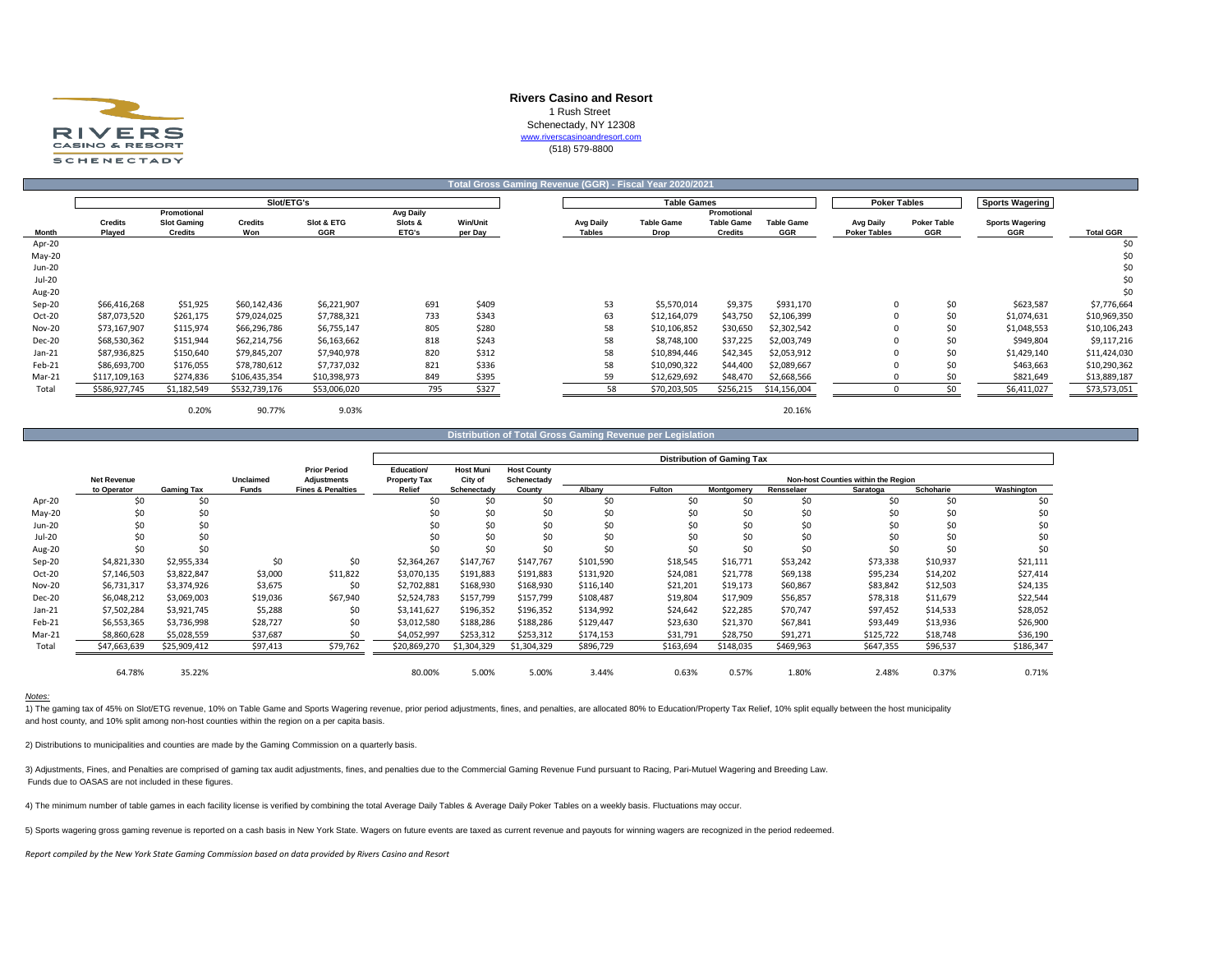

## **Rivers Casino and Resort** 1 Rush Street Schenectady, NY 12308 [w](http://www.riverscasinoandresort.com/)ww.riverscasinoandresort.com (518) 579-8800

|               |                 |                    | Slot/ETG's      |               |                  |                 |                  | <b>Table Games</b> |                   |                   | <b>Poker Tables</b> |                    | <b>Sports Wagering</b> |                  |
|---------------|-----------------|--------------------|-----------------|---------------|------------------|-----------------|------------------|--------------------|-------------------|-------------------|---------------------|--------------------|------------------------|------------------|
|               |                 | Promotional        |                 |               | <b>Avg Daily</b> |                 |                  |                    | Promotional       |                   |                     |                    |                        |                  |
|               | <b>Credits</b>  | <b>Slot Gaming</b> | <b>Credits</b>  | Slot & ETG    | Slots &          | <b>Win/Unit</b> | <b>Avg Daily</b> | <b>Table Game</b>  | <b>Table Game</b> | <b>Table Game</b> | <b>Avg Daily</b>    | <b>Poker Table</b> | <b>Sports Wagering</b> |                  |
| <b>Month</b>  | Played          | <b>Credits</b>     | Won             | GGR           | ETG's            | per Day         | <b>Tables</b>    | Drop               | <b>Credits</b>    | GGR               | <b>Poker Tables</b> | GGR                | GGR                    | <b>Total GGR</b> |
| Apr-19        | \$114,316,181   | \$911,871          | \$103,397,512   | \$10,006,797  | 1,150            | \$290           | 67               | \$16,776,170       | \$224,355         | \$3,544,336       | 16                  | \$409,991          | \$0                    | \$13,961,124     |
| $May-19$      | \$117,737,417   | \$972,531          | \$106,533,658   | \$10,231,229  | 1,150            | \$287           | 67               | \$17,253,622       | \$222,075         | \$3,086,929       | 16                  | \$416,931          | S0                     | \$13,735,088     |
| Jun-19        | \$114,941,149   | \$823,716          | \$104,127,565   | \$9,989,869   | 1,150            | \$290           | 67               | \$16,141,491       | \$242,595         | \$3,555,900       | 16                  | \$372,570          | \$0                    | \$13,918,339     |
| Jul-19        | \$116,745,239   | \$916,298          | \$105,745,755   | \$10,083,186  | 1,150            | \$283           | 67               | \$17,276,234       | \$267,050         | \$3,287,653       | 16                  | \$424,424          | \$294,249              | \$14,089,513     |
| Aug-19        | \$122,385,233   | \$879,848          | \$110,754,947   | \$10,750,438  | 1,150            | \$302           | 67               | \$18,324,992       | \$276,695         | \$3,625,125       | 16                  | \$478,098          | \$445,291              | \$15,298,953     |
| $Sep-19$      | \$111,073,745   | \$815,489          | \$100,181,849   | \$10,076,406  | 1,150            | \$292           | 67               | \$17,814,223       | \$227,820         | \$3,505,842       | 16                  | \$415,339          | \$903,892              | \$14,901,479     |
| Oct-19        | \$117,313,416   | \$890,938          | \$106,348,802   | \$10,073,676  | 1,150            | \$283           | 67               | \$17,989,917       | \$238,945         | \$3,294,580       | 16                  | \$421,025          | \$1,001,741            | \$14,791,022     |
| <b>Nov-19</b> | \$120,574,373   | \$1,067,003        | \$109,366,218   | \$10,141,151  | 1,150            | \$294           | 67               | \$19,154,051       | \$274,940         | \$3,501,931       | 16                  | \$413,725          | \$549,230              | \$14,606,037     |
| Dec-19        | \$111,833,162   | \$992,339          | \$101,474,929   | \$9,365,894   | 1,150            | \$263           | 67               | \$18,979,533       | \$279,325         | \$3,572,527       | 16                  | \$421,529          | \$311,828              | \$13,671,778     |
| Jan-20        | \$129,348,199   | \$1,365,158        | \$117,055,828   | \$10,927,214  | 1,150            | \$307           | 67               | \$19,287,232       | \$307,080         | \$3,555,386       | 16                  | \$398,776          | \$778,997              | \$15,660,372     |
| Feb-20        | \$132,149,289   | \$1,301,894        | \$119,937,230   | \$10,910,165  | 1,150            | \$327           | 67               | \$19,207,860       | \$307,180         | \$3,992,030       | 16                  | \$419,884          | (538, 802)             | \$15,283,278     |
| Mar-20        | \$61,539,861    | \$562,233          | \$55,946,351    | \$5,031,277   | 1,150            | \$273           | 67               | \$8,728,168        | \$110,640         | \$1,889,755       | 16                  | \$156,512          | \$81,883               | \$7,159,427      |
| Total         | \$1,369,957,265 | \$11,499,318       | \$1,240,870,643 | \$117,587,303 | 1,150            | \$291           | 67               | \$206,933,493      | \$2,978,700       | \$40,411,994      | 16                  | \$4,748,804        | \$4,328,308            | \$167,076,409    |

0.84% 90.58% 8.58% 19.53%

#### **Distribution of Total Gross Game**

|          |                    |                   |              |                              | <b>Distribution of Gaming Tax</b> |                  |                    |             |           |            |             |                                     |                  |            |
|----------|--------------------|-------------------|--------------|------------------------------|-----------------------------------|------------------|--------------------|-------------|-----------|------------|-------------|-------------------------------------|------------------|------------|
|          |                    |                   |              | <b>Prior Period</b>          | Education/                        | <b>Host Muni</b> | <b>Host County</b> |             |           |            |             |                                     |                  |            |
|          | <b>Net Revenue</b> |                   | Unclaimed    | <b>Adiustments</b>           | <b>Property Tax</b>               | City of          | Schenectady        |             | Fulton    |            |             | Non-host Counties within the Region |                  |            |
|          | to Operator        | <b>Gaming Tax</b> | <b>Funds</b> | <b>Fines &amp; Penalties</b> | Relief                            | Schenectady      | County             | Albany      |           | Montgomery | Rensselaer  | Saratoga                            | <b>Schoharie</b> | Washington |
| Apr-19   | \$9,062,633        | \$4,898,492       | \$8,770      | \$0                          | \$3,925,809                       | \$245,363        | \$245,363          | \$168,688   | \$30,793  | \$27,847   | \$88,407    | \$121,777                           | \$18,160         | \$35,055   |
| $May-19$ | \$8,780,649        | \$4,954,439       | \$10,031     | \$45,000                     | \$4,007,576                       | \$250,474        | \$250,474          | \$172,201   | \$31,434  | \$28,427   | \$90,248    | \$124,313                           | \$18,538         | \$35,785   |
| Jun-19   | \$9,030,051        | \$4,888,288       | \$7,782      | \$0                          | \$3,916,856                       | \$244,804        | \$244,804          | \$168,303   | \$30,723  | \$27,784   | \$88,205    | \$121,499                           | \$18,119         | \$34,975   |
| Jul-19   | \$9,151,446        | \$4,938,066       | \$6,615      | \$0                          | \$3,955,746                       | \$247,234        | \$247,234          | \$169,974   | \$31,028  | \$28,060   | \$89,081    | \$122,705                           | \$18,298         | \$35,322   |
| Aug-19   | \$10,006,404       | \$5,292,549       | \$5,422      | \$0                          | \$4,238,377                       | \$264,899        | \$264,899          | \$182,118   | \$33,245  | \$30,065   | \$95,446    | \$131,472                           | \$19,606         | \$37,846   |
| $Sep-19$ | \$9,884,589        | \$5,016,890       | \$5,192      | \$6                          | \$4,017,670                       | \$251,104        | \$251,104          | \$172,635   | \$31,514  | \$28,499   | \$90.475    | \$124,626                           | \$18,585         | \$35,875   |
| Oct-19   | \$9,786,133        | \$5,004,889       | \$5,174      | \$0                          | \$4,008,051                       | \$250,503        | \$250,503          | \$172,221   | \$31,438  | \$28,431   | \$90,259    | \$124,328                           | \$18,540         | \$35,789   |
| Nov-19   | \$9,596,030        | \$5,010,007       | \$6,176      | \$1,000                      | \$4,013,746                       | \$250,859        | \$250,859          | \$172,466   | \$31,483  | \$28.471   | \$90,387    | \$124,504                           | \$18,567         | \$35,840   |
| Dec-19   | \$9,026,537        | \$4,645,241       | \$4,673      | (5439)                       | \$3,719,580                       | \$232,474        | \$232,474          | \$159,826   | \$29,175  | \$26,385   | \$83,763    | \$115,380                           | \$17,206         | \$33,213   |
| Jan-20   | \$10,269,810       | \$5,390,562       | \$80,948     | \$0                          | \$4,377,208                       | \$273,575        | \$273,575          | \$188,084   | \$34,334  | \$31,049   | \$98,572    | \$135,779                           | \$20,248         | \$39,085   |
| Feb-20   | \$9,936,392        | \$5,346,885       | \$4,549      | (5102)                       | \$4,281,067                       | \$267,567        | \$267,567          | \$183,953   | \$33,580  | \$30,367   | \$96,407    | \$132,797                           | \$19,803         | \$38,227   |
| Mar-20   | \$4,682,537        | \$2,476,890       | \$7,754      | \$2,667                      | \$1,989,848                       | \$124,366        | \$124,366          | \$85,501    | \$15,608  | \$14,115   | \$44,810    | \$61,724                            | \$9,205          | \$17,768   |
| Total    | \$109,213,212      | \$57,863,197      | \$153,087    | \$48,133                     | \$46,451,533                      | \$2,903,221      | \$2,903,221        | \$1,995,969 | \$364,355 | \$329,501  | \$1,046,059 | \$1,440,904                         | \$214,876        | \$414,778  |
|          |                    |                   |              |                              |                                   |                  |                    |             |           |            |             |                                     |                  |            |
|          | 65.37%             | 34.63%            |              |                              | 80.00%                            | 5.00%            | 5.00%              | 3.44%       | 0.63%     | 0.57%      | 1.80%       | 2.48%                               | 0.37%            | 0.71%      |

#### *Notes:*

1) The gaming tax of 45% on Slot/ETG revenue, 10% on Table Game and Sports Wagering revenue, prior period adjustments, fines, and penalties, are allocated 80% to Education/Property Tax Relief, 10% split equally between the and host county, and 10% split among non-host counties within the region on a per capita basis.

2) Distributions to municipalities and counties are made by the Gaming Commission on a quarterly basis.

3) Adjustments, Fines, and Penalties are comprised of gaming tax audit adjustments, fines, and penalties due to the Commercial Gaming Revenue Fund pursuant to Racing, Pari-Mutuel Wagering and Breeding Law. Funds due to OASAS are not included in these figures.

4) The minimum number of table games in each facility license is verified by combining the total Average Daily Tables & Average Daily Poker Tables on a weekly basis. Fluctuations may occur.

5) Sports wagering gross gaming revenue is reported on a cash basis in New York State. Wagers on future events are taxed as current revenue and payouts for winning wagers are recognized in the period redeemed.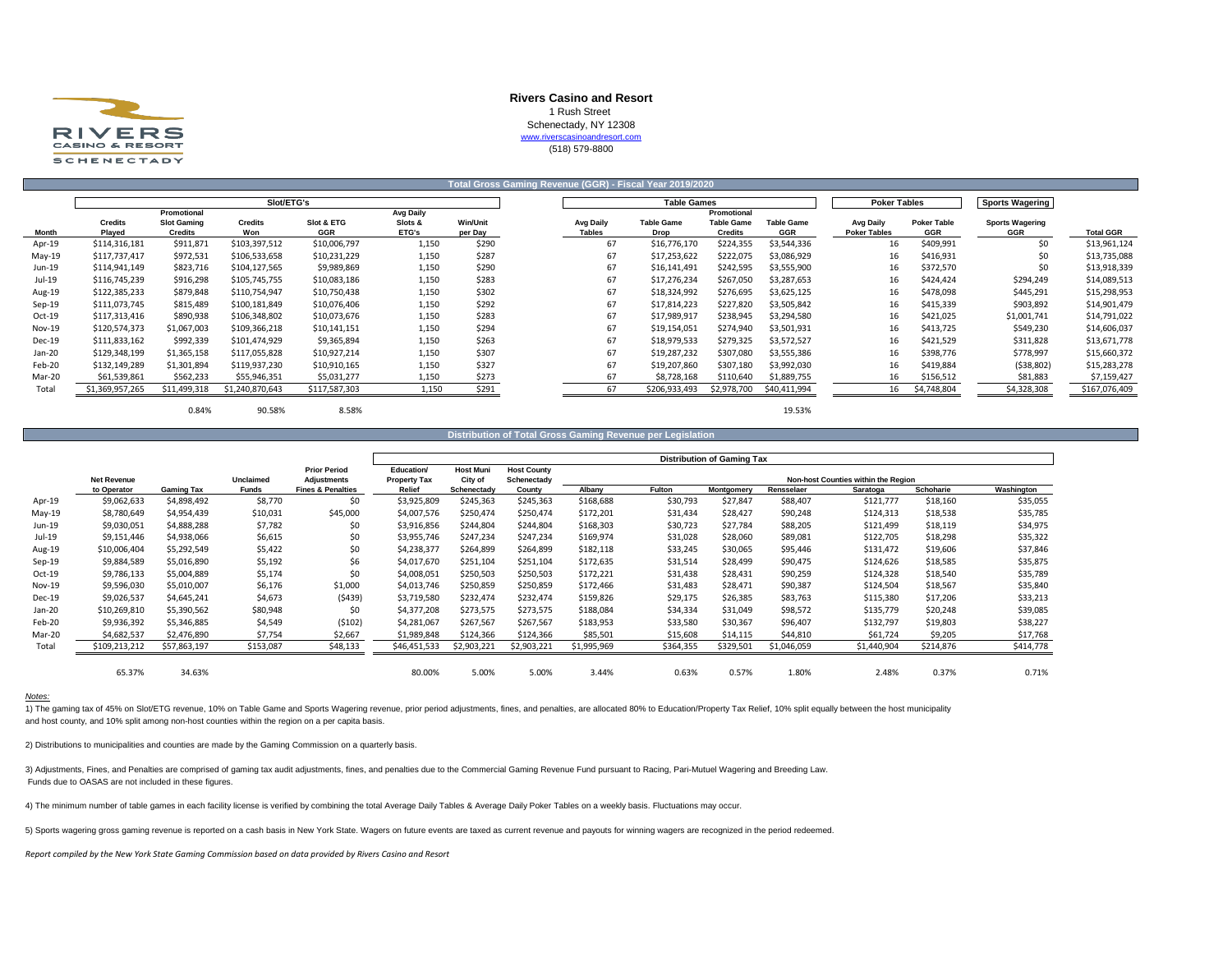

## **Rivers Casino and Resort** 1 Rush Street Schenectady, NY 12308 www.riverscasinoandresort.com

(518) 579-8800

|               |                          |                                      |                       |                          |                  |                  | Total Gross Gaming Revenue (GGR) - Fiscal Year 2018/2019 |                      |                                     |                                 |                                         |                           |                  |
|---------------|--------------------------|--------------------------------------|-----------------------|--------------------------|------------------|------------------|----------------------------------------------------------|----------------------|-------------------------------------|---------------------------------|-----------------------------------------|---------------------------|------------------|
|               |                          |                                      | Slot/ETG's            |                          |                  |                  |                                                          | <b>Table Games</b>   |                                     |                                 | <b>Poker Tables</b>                     |                           |                  |
|               |                          | Promotional                          |                       |                          | Avg Daily        |                  |                                                          |                      | Promotional                         |                                 |                                         |                           |                  |
| Month         | <b>Credits</b><br>Played | <b>Slot Gaming</b><br><b>Credits</b> | <b>Credits</b><br>Won | Slot & ETG<br><b>GGR</b> | Slots &<br>ETG's | <b>Win/Unit</b>  | Avg Daily<br><b>Tables</b>                               | <b>Table Game</b>    | <b>Table Game</b><br><b>Credits</b> | <b>Table Game</b><br><b>GGR</b> | <b>Avg Daily</b><br><b>Poker Tables</b> | <b>Poker Table</b><br>GGR | <b>Total GGR</b> |
| Apr-18        | \$107,635,481            | \$938,511                            | \$97,668,306          | \$9,028,663              | 1,150            | per Day<br>\$262 | 67                                                       | Drop<br>\$18,456,923 | \$197,325                           | \$3,879,525                     | 16                                      | \$471,336                 | \$13,379,524     |
|               |                          |                                      |                       |                          |                  |                  |                                                          |                      |                                     |                                 |                                         |                           |                  |
| $May-18$      | \$101,147,660            | \$769,613                            | \$91,569,054          | \$8,808,993              | 1,150            | \$247            | 67                                                       | \$15,629,781         | \$166,060                           | \$3,916,921                     | 16                                      | \$441,696                 | \$13,167,610     |
| Jun-18        | \$99,808,208             | \$825,384                            | \$90,384,508          | \$8,598,316              | 1,150            | \$249            | 67                                                       | \$15,916,166         | \$140,955                           | \$3,531,950                     | 16                                      | \$403,133                 | \$12,533,399     |
| Jul-18        | \$107,583,365            | \$792,686                            | \$97,454,761          | \$9,335,918              | 1,150            | \$262            | 67                                                       | \$17,328,152         | \$170,645                           | \$2,828,828                     | 16                                      | \$482,631                 | \$12,647,377     |
| Aug-18        | \$114,407,036            | \$1,048,060                          | \$103,768,757         | \$9,590,219              | 1,150            | \$269            | 67                                                       | \$18,298,488         | \$175,445                           | \$4,337,157                     | 16                                      | \$485,011                 | \$14,412,387     |
| Sep-18        | \$101,398,731            | \$862,791                            | \$91,724,102          | \$8,811,838              | 1,150            | \$255            | 67                                                       | \$15,997,842         | \$181,225                           | \$3,741,061                     | 16                                      | \$412,824                 | \$12,965,723     |
| Oct-18        | \$95,834,915             | \$849,192                            | \$86,587,194          | \$8,398,529              | 1,150            | \$236            | 67                                                       | \$17,084,443         | \$215,190                           | \$3,373,641                     | 16                                      | \$423,713                 | \$12,195,884     |
| <b>Nov-18</b> | \$94,574,834             | \$822,896                            | \$85,367,893          | \$8,384,045              | 1,150            | \$243            | 67                                                       | \$16,551,359         | \$210,925                           | \$3,430,358                     | 16                                      | \$422,151                 | \$12,236,554     |
| Dec-18        | \$97,728,194             | \$670,767                            | \$88,159,162          | \$8,898,266              | 1,150            | \$250            | 67                                                       | \$16,364,608         | \$192,455                           | \$4,059,653                     | 16                                      | \$476,101                 | \$13,434,020     |
| Jan-19        | \$90,102,955             | \$703,773                            | \$81,676,327          | \$7,722,856              | 1,150            | \$217            | 67                                                       | \$14,594,606         | \$169,835                           | \$3,195,252                     | 16                                      | \$436,756                 | \$11,354,863     |
| Feb-19        | \$100,154,342            | \$776,958                            | \$90,690,822          | \$8,686,561              | 1,150            | \$270            | 67                                                       | \$14,935,553         | \$164,965                           | \$3,705,352                     | 16                                      | \$414,655                 | \$12,806,568     |
| Mar-19        | \$125,838,412            | \$953,031                            | \$113,673,627         | \$11,211,754             | 1,150            | \$314            | 67                                                       | \$18,501,842         | \$227,745                           | \$4,245,021                     | 16                                      | \$517,695                 | \$15,974,470     |
| Total         | \$1,236,214,133          | \$10,013,661                         | \$1,118,724,513       | \$107,475,959            | 1,150            | \$256            | 67                                                       | \$199,659,763        | \$2,212,770                         | \$44,244,718                    | 16                                      | \$5,387,702               | \$157,108,379    |
|               |                          | 0.81%                                | 90.50%                | 8.69%                    |                  |                  |                                                          |                      |                                     | 22.16%                          |                                         |                           |                  |

### **Distribution of Total Gross Gaming Revenue per Legislation**

|               |                                   |              |                           |                                                    |                               |                        |                       |             |           | <b>Distribution of Gaming Tax</b> |                                                          |             |           |            |
|---------------|-----------------------------------|--------------|---------------------------|----------------------------------------------------|-------------------------------|------------------------|-----------------------|-------------|-----------|-----------------------------------|----------------------------------------------------------|-------------|-----------|------------|
|               |                                   |              |                           | <b>Prior Period</b>                                | Education/                    | <b>Host Muni</b>       | <b>Host County</b>    |             |           |                                   |                                                          |             |           |            |
|               | <b>Net Revenue</b><br>to Operator | Gaming Tax   | <b>Unclaimed</b><br>Funds | <b>Adjustments</b><br><b>Fines &amp; Penalties</b> | <b>Property Tax</b><br>Relief | City of<br>Schenectady | Schenectady<br>County | Albany      | Fulton    | Montgomery                        | <b>Non-host Counties within the Region</b><br>Rensselaer | Saratoga    | Schoharie | Washington |
| Apr-18        | \$8,881,539                       | \$4,497,984  | \$18,892                  | \$0                                                | \$3,613,501                   | \$225,844              | \$225,844             | \$155,268   | \$28,343  | \$25,632                          | \$81,374                                                 | \$112,089   | \$16,715  | \$32,266   |
| $May-18$      | \$8,767,702                       | \$4,399,909  | \$13,353                  | \$0                                                | \$3,530,609                   | \$220,663              | \$220,663             | \$151,706   | \$27,693  | \$25,044                          | \$79,507                                                 | \$109,518   | \$16,332  | \$31,526   |
| Jun-18        | \$8,270,648                       | \$4,262,751  | \$8,658                   | \$0                                                | \$3,417,127                   | \$213,570              | \$213,570             | \$146,830   | \$26,803  | \$24,239                          | \$76,952                                                 | \$105,998   | \$15,807  | \$30,512   |
| Jul-18        | \$8,115,068                       | \$4,532,309  | \$8,477                   | \$0                                                | \$3,632,629                   | \$227,039              | \$227,039             | \$156,090   | \$28,493  | \$25,768                          | \$81,804                                                 | \$112,682   | \$16,804  | \$32,437   |
| Aug-18        | \$9,614,572                       | \$4,797,816  | \$13,988                  | \$0                                                | \$3,849,443                   | \$240,590              | \$240,590             | \$165,406   | \$30,194  | \$27,306                          | \$86,687                                                 | \$119,408   | \$17,807  | \$34,373   |
| $Sep-18$      | \$8,585,007                       | \$4,380,716  | \$10,956                  | \$0                                                | \$3,513,337                   | \$219,584              | \$219,584             | \$150,964   | \$27,558  | \$24,922                          | \$79,118                                                 | \$108,982   | \$16,252  | \$31,372   |
| Oct-18        | \$8,036,810                       | \$4,159,074  | \$9,759                   | \$0                                                | \$3,335,066                   | \$208,442              | \$208,442             | \$143,304   | \$26,159  | \$23,657                          | \$75,104                                                 | \$103,452   | \$15,427  | \$29,780   |
| <b>Nov-18</b> | \$8,078,482                       | \$4,158,071  | \$54,008                  | \$750                                              | \$3,370,264                   | \$210,641              | \$210,641             | \$144,816   | \$26,436  | \$23,907                          | \$75,896                                                 | \$104,544   | \$15,590  | \$30,094   |
| Dec-18        | \$8,976,225                       | \$4,457,795  | \$10,467                  | \$0                                                | \$3,574,609                   | \$223,413              | \$223,413             | \$153,597   | \$28,038  | \$25,356                          | \$80,498                                                 | \$110,883   | \$16,535  | \$31,919   |
| $Jan-19$      | \$7,516,377                       | \$3,838,486  | \$13,155                  | (510)                                              | \$3,081,304                   | \$192,582              | \$192,582             | \$132,400   | \$24,169  | \$21,857                          | \$69,389                                                 | \$95,581    | \$14,253  | \$27,514   |
| Feb-19        | \$8,485,615                       | \$4,320,953  | \$9,489                   | \$0                                                | \$3,464,354                   | \$216,522              | \$216,522             | \$148,859   | \$27,174  | \$24,574                          | \$78,015                                                 | \$107,463   | \$16,025  | \$30,934   |
| Mar-19        | \$10,452,909                      | \$5,521,561  | \$8,650                   | \$120,000                                          | \$4,520,169                   | \$282,511              | \$282,511             | \$194,226   | \$35,455  | \$32,064                          | \$101,791                                                | \$140,213   | \$20,909  | \$40,362   |
| Total         | \$103,780,955                     | \$53,327,424 | \$179,852                 | \$120,740                                          | \$42,902,413                  | \$2,681,401            | \$2,681,401           | \$1,843,467 | \$336,516 | \$304,326                         | \$966,135                                                | \$1,330,812 | \$198,458 | \$383,087  |
|               |                                   |              |                           |                                                    |                               |                        |                       |             |           |                                   |                                                          |             |           |            |
|               | 66.06%                            | 33.94%       |                           |                                                    | 80.00%                        | 5.00%                  | 5.00%                 | 3.44%       | 0.63%     | 0.57%                             | 1.80%                                                    | 2.48%       | 0.37%     | 0.71%      |

### *Notes:*

1) The gaming tax of 45% on Slot/ETG revenue, 10% on Table Game revenue, prior period adjustments, fines, and penalties, are allocated 80% to Education/Property Tax Relief, 10% split equally between the host municipality and host county, and 10% split among non-host counties within the region on a per capita basis.

2) Distributions to municipalities and counties are made by the Gaming Commission on a quarterly basis.

3) Adjustments, Fines, and Penalties are comprised of gaming tax audit adjustments, fines, and penalties due to the Commercial Gaming Revenue Fund pursuant to Racing, Pari-Mutuel Wagering and Breeding Law. Fines due to OASAS are not included in these figures.

4) The minimum number of table games in each facility license is verified by combining the total Average Daily Tables & Average Daily Poker Tables on a weekly basis. Fluctuations may occur.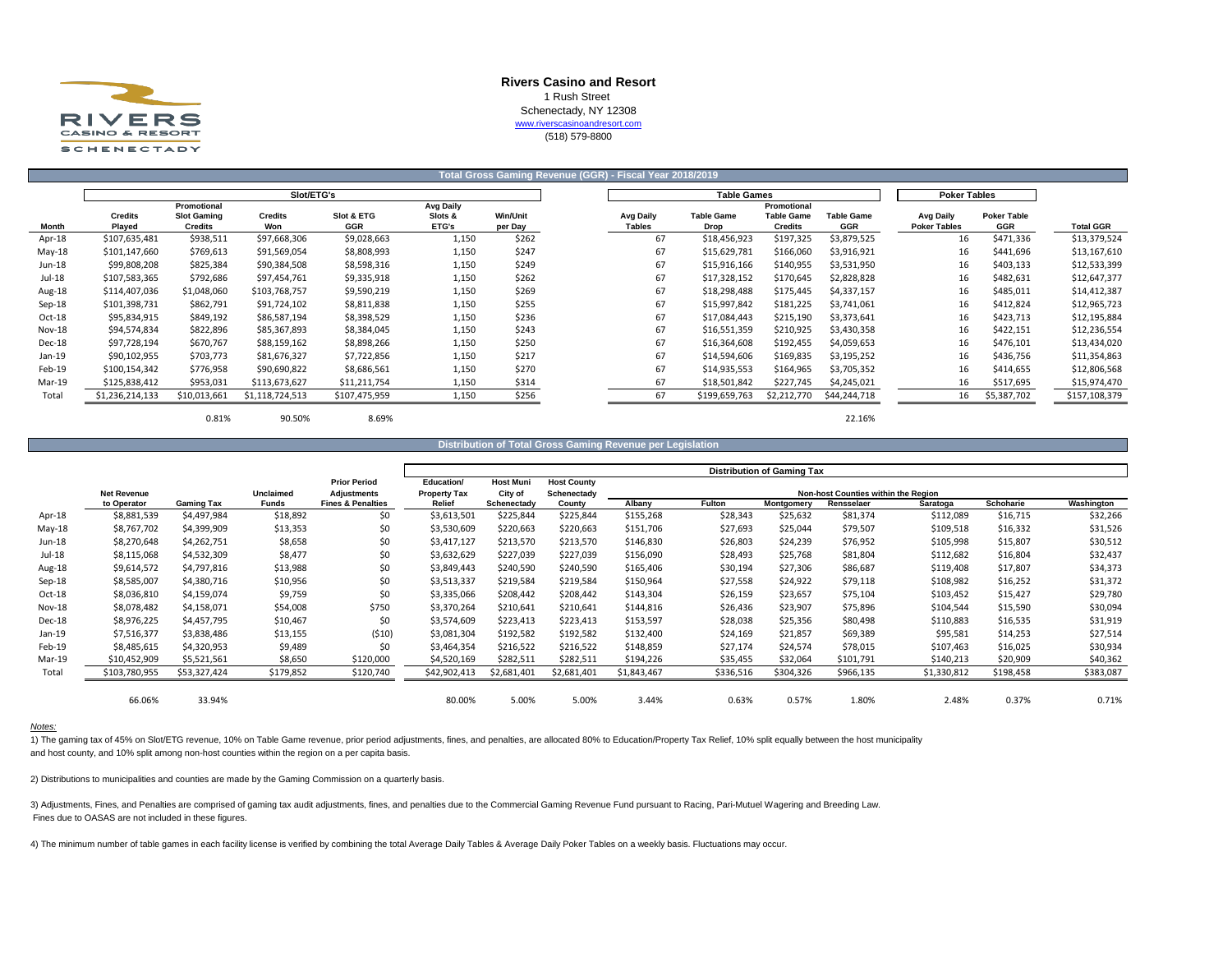

# **Rivers Casino and Resort** 1 Rush Street Schenectady, NY 12308 [w](http://www.riverscasinoandresort.com/)ww.riverscasinoandresort.com

(518) 579-8800

|               |                          |                                      |                       |                                  |                          |                  |                            | Total Gross Gaming Revenue (GGR) - Fiscal Year 2017/2018 |                           |                                     |                                 |                                  |                                  |                  |
|---------------|--------------------------|--------------------------------------|-----------------------|----------------------------------|--------------------------|------------------|----------------------------|----------------------------------------------------------|---------------------------|-------------------------------------|---------------------------------|----------------------------------|----------------------------------|------------------|
|               |                          |                                      |                       | Slot/ETG's                       |                          |                  |                            |                                                          | <b>Table Games</b>        |                                     |                                 | <b>Poker Tables</b>              |                                  |                  |
|               |                          | Promotional                          |                       |                                  |                          | <b>Avg Daily</b> |                            |                                                          |                           | Promotional                         |                                 |                                  |                                  |                  |
| Month         | <b>Credits</b><br>Played | <b>Slot Gaming</b><br><b>Credits</b> | <b>Credits</b><br>Won | Progressive<br><b>Adjustment</b> | Slot & ETG<br><b>GGR</b> | Slots &<br>ETG's | <b>Win/Unit</b><br>per Day | Avg Daily<br><b>Tables</b>                               | <b>Table Game</b><br>Drop | <b>Table Game</b><br><b>Credits</b> | <b>Table Game</b><br><b>GGR</b> | Avg Daily<br><b>Poker Tables</b> | <b>Poker Table</b><br><b>GGR</b> | <b>Total GGR</b> |
| Apr-17        | \$80,647,208             | \$1,037,055                          | \$72,720,080          | \$0                              | \$6,890,074              | 1150             | \$200                      | 67                                                       | \$19,586,674              | \$1,615                             | \$3,753,864                     | 15                               | \$561,659                        | \$11,205,597     |
| $May-17$      | \$80,456,671             | \$909,033                            | \$72,848,797          | \$0                              | \$6,698,841              | 1150             | \$188                      | 67                                                       | \$18,567,365              | \$48,580                            | \$3,628,679                     | 16                               | \$561,790                        | \$10,889,310     |
| Jun-17        | \$74,907,544             | \$877,195                            | \$67,724,578          | \$0                              | \$6,305,771              | 1150             | \$183                      | 67                                                       | \$17,950,242              | \$58,865                            | \$3,257,455                     | 16                               | \$453,207                        | \$10,016,433     |
| Jul-17        | \$97,401,271             | \$1,660,973                          | \$87,791,545          | \$0                              | \$7,948,753              | 1150             | \$223                      | 67                                                       | \$18,479,729              | \$179,125                           | \$4,879,372                     | 16                               | \$469,133                        | \$13,297,257     |
| Aug-17        | \$98,325,180             | \$1,804,817                          | \$88,860,468          | \$0                              | \$7,659,895              | 1150             | \$215                      | 67                                                       | \$18,227,068              | \$240,750                           | \$3,556,519                     | 16                               | \$476,139                        | \$11,692,553     |
| $Sep-17$      | \$100,125,310            | \$1,702,541                          | \$90,718,697          | \$0                              | \$7,704,071              | 1150             | \$223                      | 67                                                       | \$16,586,374              | \$353,715                           | \$3,918,893                     | 16                               | \$425,064                        | \$12,048,028     |
| Oct-17        | \$97,564,761             | \$1,331,964                          | \$88,515,692          | \$0                              | \$7,717,105              | 1150             | \$216                      | 67                                                       | \$16,658,614              | \$206,480                           | \$2,981,794                     | 16                               | \$413,827                        | \$11,112,726     |
| <b>Nov-17</b> | \$92,678,371             | \$898,678                            | \$84,015,567          | \$0                              | \$7,764,125              | 1150             | \$225                      | 67                                                       | \$16,598,991              | \$121,775                           | \$3,695,059                     | 16                               | \$430,709                        | \$11,889,893     |
| Dec-17        | \$89,350,667             | \$692,447                            | \$81,263,794          | \$0                              | \$7,394,425              | 1150             | \$207                      | 67                                                       | \$16,401,435              | \$127,160                           | \$3,573,031                     | 16                               | \$437,269                        | \$11,404,725     |
| Jan-18        | \$87,537,615             | \$692,579                            | \$79,466,743          | \$0                              | \$7,378,294              | 1150             | \$207                      | 67                                                       | \$16,239,239              | \$128,780                           | \$3,370,341                     | 16                               | \$446,864                        | \$11,195,499     |
| Feb-18        | \$94,585,567             | \$646,022                            | \$85,807,515          | \$0                              | \$8,132,029              | 1150             | \$253                      | 67                                                       | \$15,395,828              | \$107,510                           | \$3,793,276                     | 16                               | \$470,366                        | \$12,395,672     |
| Mar-18        | \$113,423,941            | \$855,053                            | \$103,166,248         | \$0                              | \$9,402,640              | 1150             | \$264                      | 67                                                       | \$20,495,784              | \$190,305                           | \$3,850,551                     | 16                               | \$536,412                        | \$13,789,603     |
| Total         | \$1,107,004,104          | \$13,108,358                         | \$1,002,899,724       | \$0                              | \$90,996,022             | 1150             | \$217                      | 67                                                       | \$211,187,339             | \$1,764,660                         | \$44,258,835                    | 16                               | \$5,682,439                      | \$140,937,297    |
|               |                          | 1.18%                                | 90.60%                | 0.00%                            | 8.22%                    |                  |                            |                                                          |                           |                                     | 20.96%                          |                                  |                                  |                  |

**Distribution of Total Gross Gaming Revenue per Legislation**

|          |                  |                    |              |                                           |                                   |                             |                                   |             |               | <b>Distribution of Gaming Tax</b> |                                     |             |           |            |
|----------|------------------|--------------------|--------------|-------------------------------------------|-----------------------------------|-----------------------------|-----------------------------------|-------------|---------------|-----------------------------------|-------------------------------------|-------------|-----------|------------|
|          |                  | <b>Net Revenue</b> |              | <b>Prior Period</b><br><b>Adjustments</b> | Education/<br><b>Property Tax</b> | <b>Host Muni</b><br>City of | <b>Host County</b><br>Schenectady |             |               |                                   | Non-host Counties within the Region |             |           |            |
|          | <b>Total GGR</b> | to Operator        | Gaming Tax   | <b>Fines &amp; Penalties</b>              | Relief                            | Schenectady                 | County                            | Albany      | <b>Fulton</b> | Montgomery                        | Rensselaer                          | Saratoga    | Schoharie | Washington |
| Apr-17   | \$11,205,597     | \$7,673,511        | \$3,532,086  | (512, 871)                                | \$2,815,371                       | \$175,961                   | \$175,961                         | \$120,973   | \$22,083      | \$19,971                          | \$63,400                            | \$87,331    | \$13,023  | \$25,139   |
| May-17   | \$10,889,310     | \$7,455,785        | \$3,433,525  | \$0                                       | \$2,746,820                       | \$171,676                   | \$171,676                         | \$118,028   | \$21,545      | \$19,484                          | \$61,857                            | \$85,205    | \$12,706  | \$24,527   |
| Jun-17   | \$10,016,433     | \$6,807,770        | \$3,208,663  | \$0                                       | \$2,566,930                       | \$160,433                   | \$160,433                         | \$110,298   | \$20,134      | \$18,208                          | \$57,806                            | \$79,625    | \$11,874  | \$22,921   |
| Jul-17   | \$13,297,257     | \$9,185,468        | \$4,111,789  | \$0                                       | \$3,289,431                       | \$205,589                   | \$205,589                         | \$141,343   | \$25,802      | \$23,333                          | \$74,076                            | \$102,037   | \$15,216  | \$29,372   |
| Aug-17   | \$11,692,553     | \$7,842,335        | \$3,850,219  | \$0                                       | \$3,080,175                       | \$192,511                   | \$192,511                         | \$132,352   | \$24,160      | \$21,849                          | \$69,364                            | \$95,546    | \$14,248  | \$27,504   |
| $Sep-17$ | \$12,048,028     | \$8,146,800        | \$3,901,228  | \$0                                       | \$3,120,982                       | \$195,061                   | \$195,061                         | \$134,105   | \$24,480      | \$22,138                          | \$70,283                            | \$96,811    | \$14,437  | \$27,868   |
| Oct-17   | \$11,112,726     | \$7,300,467        | \$3,812,259  | \$0                                       | \$3,049,807                       | \$190,613                   | \$190,613                         | \$131,047   | \$23,922      | \$21,634                          | \$68,680                            | \$94,604    | \$14,108  | \$27,233   |
| Nov-17   | \$11,889,893     | \$7,983,460        | \$3,906,433  | \$0                                       | \$3,125,147                       | \$195,322                   | \$195,322                         | \$134,284   | \$24,513      | \$22,168                          | \$70,376                            | \$96,941    | \$14,456  | \$27,905   |
| Dec-17   | \$11,404,725     | \$7,676,204        | \$3,728,521  | \$0                                       | \$2,982,817                       | \$186,426                   | \$186,426                         | \$128,168   | \$23,397      | \$21,158                          | \$67,171                            | \$92,526    | \$13,798  | \$26,634   |
| Jan-18   | \$11,195,499     | \$7,493,546        | \$3,701,953  | \$0                                       | \$2,961,562                       | \$185,098                   | \$185,098                         | \$127,255   | \$23,230      | \$21,008                          | \$66,692                            | \$91,866    | \$13,700  | \$26,445   |
| Feb-18   | \$12,395,672     | \$8,309,894        | \$4,085,777  | \$21,276                                  | \$3,285,643                       | \$205,353                   | \$205,353                         | \$141,180   | \$25,772      | \$23,307                          | \$73,991                            | \$101,919   | \$15,199  | \$29,338   |
| Mar-18   | \$13,789,603     | \$9,119,719        | \$4,669,884  | \$28,036                                  | \$3,758,336                       | \$234,896                   | \$234,896                         | \$161,491   | \$29,479      | \$26,660                          | \$84,635                            | \$116,582   | \$17,385  | \$33,559   |
| Total    | \$140,937,297    | \$94,994,959       | \$45,942,337 | \$36,440                                  | \$36,783,022                      | \$2,298,939                 | \$2,298,939                       | \$1,580,524 | \$288,517     | \$260,918                         | \$828,330                           | \$1,140,992 | \$170,151 | \$328,445  |
|          |                  | 67.40%             | 32.60%       |                                           | 80.00%                            | 5.00%                       | 5.00%                             | 3.44%       | 0.63%         | 0.57%                             | 1.80%                               | 2.48%       | 0.37%     | 0.71%      |

### *Notes:*

1) The gaming tax of 45% on Slot/ETG revenue, 10% on Table Game revenue, prior period adjustments, fines, and penalties, are allocated 80% to Education/Property Tax Relief, 10% split equally between the host municipality and host county, and 10% split among non-host counties within the region on a per capita basis.

2) Distributions to municipalities and counties are made by the Gaming Commission on a quarterly basis.

3) Prior period adjustments are comprised of gaming tax audit adjustments in which the adjustment occurs subsequent to the close of the month in which the event occured. Fines and penalties are comprised of amounts received in the period. Fines distributed to OASAS are not included in these figures.

4) The minimum number of table games in each facility license is verified by combining the total Average Daily Tables & Average Daily Poker Tables on a weekly basis. Fluctuations may occur.